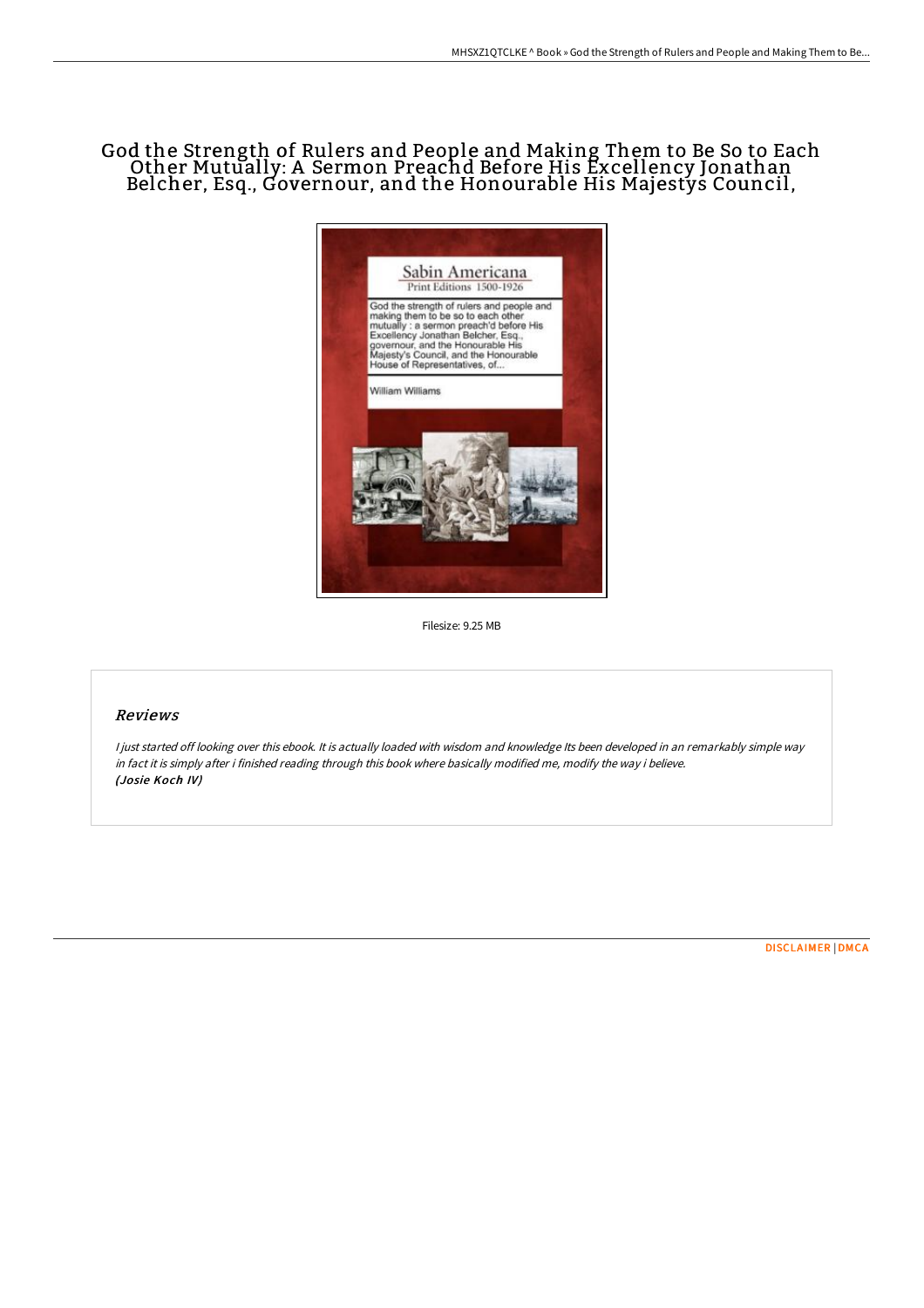## GOD THE STRENGTH OF RULERS AND PEOPLE AND MAKING THEM TO BE SO TO EACH OTHER MUTUALLY: A SERMON PREACHD BEFORE HIS EXCELLENCY JONATHAN BELCHER, ESQ., GOVERNOUR, AND THE HONOURABLE HIS MAJESTYS COUNCIL,



Gale Ecco, Sabin Americana. Paperback. Condition: New. This item is printed on demand. 58 pages. Dimensions: 9.7in. x 7.4in. x 0.1in.Title: God the strength of rulers and people and making them to be so to each other mutually : a sermon preachd before His Excellency Jonathan Belcher, Esq. , governour, and the Honourable His Majestys Council, and the Honourable House of Representatives, of the province of the Massachusetts-Bay, in New-England, May 27th 1741 : being the day for the election of His Majestys Council for the said province. Author: William WilliamsPublisher: Gale, Sabin Americana Description: Based on Joseph Sabins famed bibliography, Bibliotheca Americana, Sabin Americana, 1500--1926 contains a collection of books, pamphlets, serials and other works about the Americas, from the time of their discovery to the early 1900s. Sabin Americana is rich in original accounts of discovery and exploration, pioneering and westward expansion, the U. S. Civil War and other military actions, Native Americans, slavery and abolition, religious history and more. Sabin Americana offers an up-close perspective on life in the western hemisphere, encompassing the arrival of the Europeans on the shores of North America in the late 15th century to the first decades of the 20th century. Covering a span of over 400 years in North, Central and South America as well as the Caribbean, this collection highlights the society, politics, religious beliefs, culture, contemporary opinions and momentous events of the time. It provides access to documents from an assortment of genres, sermons, political tracts, newspapers, books, pamphlets, maps, legislation, literature and more. Now for the first time, these high-quality digital scans of original works are available via print-on-demand, making them readily accessible to libraries, students, independent scholars, and readers of all ages. The below data was compiled from various identification fields in the bibliographic record of this...

 $\mathbf{E}$ Read God the Strength of Rulers and People and Making Them to Be So to Each Other Mutually: A Sermon Preachd Before His Excellency Jonathan Belcher, Esq., Governour, and the [Honourable](http://www.bookdirs.com/god-the-strength-of-rulers-and-people-and-making.html) His Majestys Council, Online Download PDF God the Strength of Rulers and People and Making Them to Be So to Each Other Mutually: A Sermon Preachd Before His Excellency Jonathan Belcher, Esq., Governour, and the [Honourable](http://www.bookdirs.com/god-the-strength-of-rulers-and-people-and-making.html) His Majestys Council,